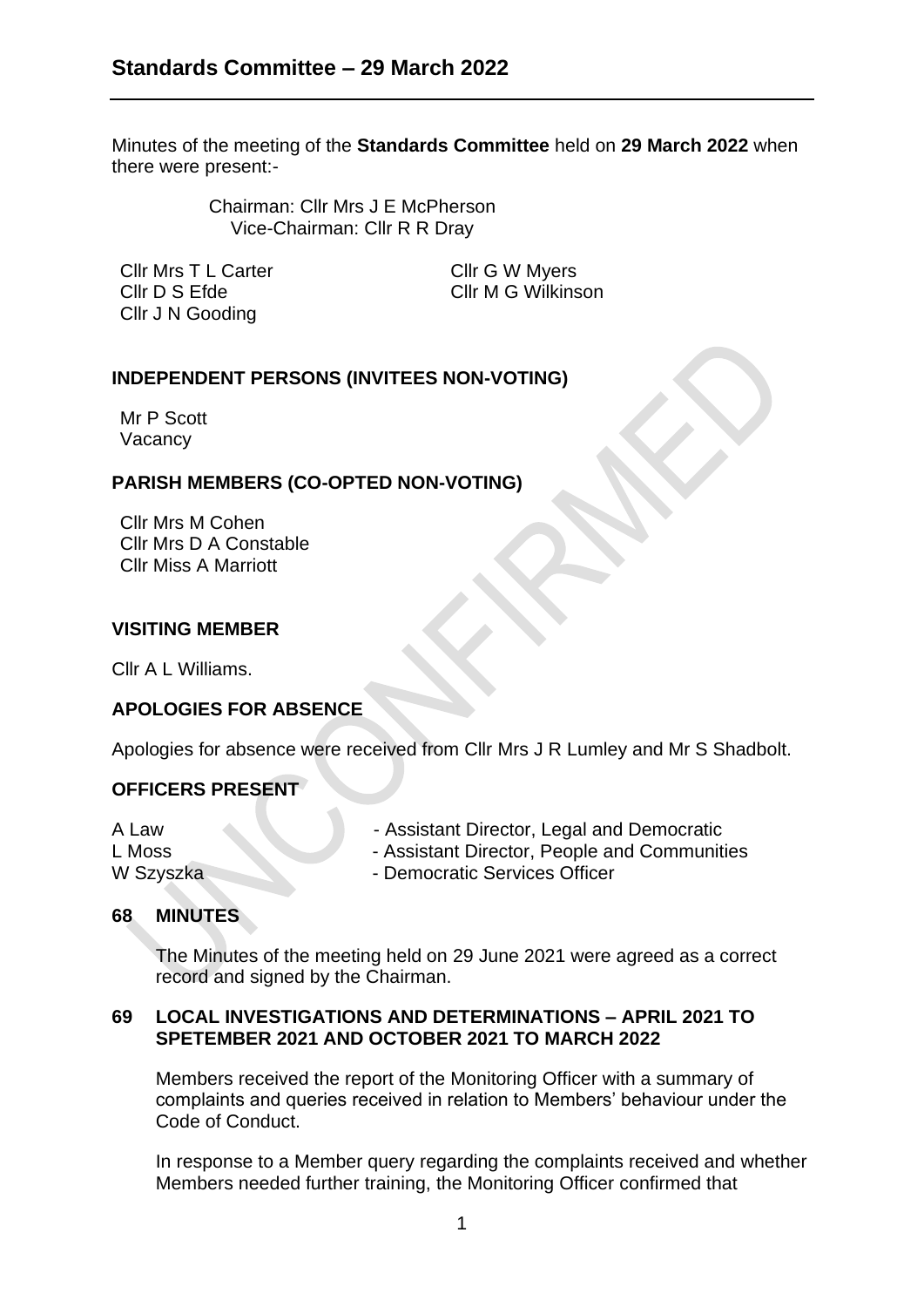complaints received were received from members of the public and not exclusively from Members internally.

Members of the Committee requested that a column be added that specified which complaints were received by Councillors or members of the public. The Monitoring Officer agreed to this going forward.

A Member expressed that within the Members' Code of Conduct, there was no specification on Member activity on social media; however, a policy was available to guide Members in respect of their activity on social media. The Monitoring Officer responded that a copy of the guidance would be provided to Members. The policy was designed to assist Members with social media. Within the report, some complaints were received regarding social media; however, no breaches of code were found.

A Member queried whether more information would be made available to Members within the summary of complaints report to understand how final decisions were made. The Monitoring Officer responded that there could be some further details added but if the complaint did not warrant further action, then care would be given to additional details so the subject of complaint and complainant were not identified.

A Member queried whether there was an appeals panel, and it was confirmed that there is no appeal to the decision of the Monitoring Officer.

### **Resolved**

That the summary of complaints and determinations for the period April 2021 to March 2022 be received.

# **70 SAFEGUARDING TRAINING**

Members considered the report of the Assistant Director, People and Communities seeking whether it should be mandatory for all councillors to undertake ''Level 1'' safeguarding training.

Officers clarified that although not be a legal requirement for Councillors to attend Level 1 safeguarding training; however, if voted to make mandatory by the Committee, attendance would be influenced through group leaders.

A Member queried whether Parish Members would be offered Level 1 safeguarding training and whether there was any cost associated to this. Officers clarified that there was no cost and Parish Members would be offered the same training at the same time as Councillors.

Members expressed that they would like to see an opportunity for Members to also undergo level 2 safeguarding training. Officers advised that the Essex Safeguarding Adult boards, offered the opportunity for all to attend ongoing free training and this link would be circulated